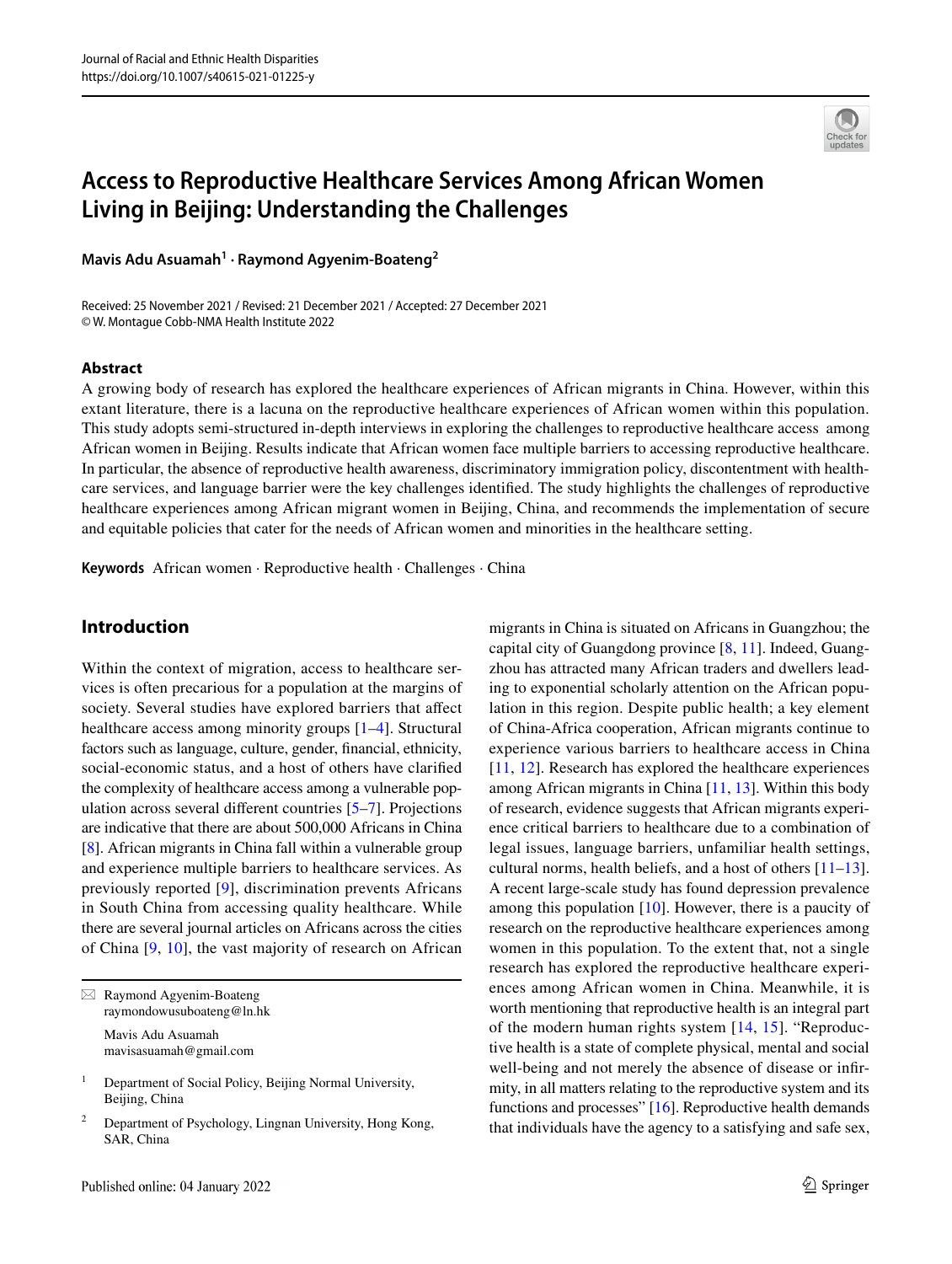reproduce and decide if, when and how often to do so [\[16](#page-6-12)]. Evidence from diferent samples has identifed various factors hindering women from accessing quality reproductive healthcare services [[17–](#page-6-13)[19](#page-6-14)]. Yet, the available research has failed to provide the necessary distinction and consideration of demographic characteristics that compound the reproductive healthcare experiences of women in a given context. Furthermore, migrant health research in Asian countries [[20\]](#page-6-15) as well as the reproductive healthcare experiences of African migrants in China is sparse. Considering this gap, this study focused on reproductive healthcare experiences and factors that hinder African migrant women from accessing quality reproductive healthcare services in Beijing, China.

# **Theoretical Framework**

Women's health status is afected by complex biological, social, and cultural factors which are interrelated and can only be addressed in a comprehensive way [[15\]](#page-6-11). Understanding the challenges to reproductive healthcare requires an extensive examination of how multiple factors infuence the individual's decision to reproductive healthcare participation. Accordingly, the study drew on the Anderson Behavioural Model of Health Service Utilization [\[21,](#page-6-16) [22](#page-6-17)] and Intersectionality [[23](#page-6-18)] to develop an integrated framework to advance our understand of the reproductive healthcare experiences of African women in China. Previous research has demonstrated the usefulness of these theories in studying the healthcare experiences of minority groups [\[1,](#page-6-0) [11](#page-6-7)]. Hence, these theoretical perspectives provide a useful basis to the understanding of the problems African women face in accessing reproductive healthcare. Anderson's Behavioural Model of Health Service Utilization posits three antecedents' factors (namely: predisposing factors, enabling factors, and need) that enable or impede the use and need of healthcare service. According to the model; race, age, and health beliefs make up for the predisposing factors. Family support, access to health insurance, and community are characteristics of "enabling factors". Need entails perceived and the actual need for health service [[21,](#page-6-16) [22](#page-6-17)]. Essentially, these factors enable or preclude health service utilization and optimization [[21,](#page-6-16) [22](#page-6-17)]. Intersectionality [[23\]](#page-6-18), on the other hand, offers the analytical framework to understanding how multiple factors generate diferent modes of advantage and discrimination. Thus, in the case of the present research, African women being a vulnerable group within a minority; a look at intersectionality analysis will help us understand the complexity of their experiences regarding reproductive healthcare. Together, incorporating these two theories into one conceptual framework enables the study to tease out the additional challenges that afect the healthcare experiences of African migrant women in China.

#### **Methods**

This study was conducted in Beijing. As already mentioned above, research on African migrants in Beijing is relatively little as compared to other cities in China [\[8\]](#page-6-4). Moreover, Beijing being the capital of China; serves as an interesting case for this exploration.

#### **Participants**

We conducted 15 semi-structured in-depth interviews among African women living in Beijing. The eligibility criteria were women above 22 years of age (this criterion was set to ensure that participants were mature women) with fuency in English, living in Beijing for a minimum of two years (this criterion allowed the interviews to be conducted in English and aligns with the study aim). We relied on a purposive sampling approach in attracting a pool of participants for the study. We recruited African women in Beijing through diferent communal societies and organizations. We reached out to the Association of African Women Diplomats and Wives, the diverse African Business Communities, and religious groups in Beijing to attract a pool of interviewees. These groups had been a very helpful source of contact. We submitted a signup sheet with a blurb to the various contact persons of those societies asking members for their help to participate in the research. Overall, a total of twenty-three women signed up and indicated their interest to participate. However, the response rate was about 80% as some of the signees were not reachable; others too could not commit to the interview.

#### **Materials and Procedure**

Considering the nature and limited research on reproductive healthcare, we employed an exploratory design to provide an in-depth understanding of African women's reproductive healthcare experiences in Beijing. The interview protocol was developed by both authors and face validated by two independent researchers and an expert interested in health policy research at the Department of Social Policy, Beijing Normal University. We conducted face-to-face semi-structured in-depth interviews using open-ended questions. Specifcally, the interviews explored; participants' knowledge of reproductive health, reproductive healthcare participation, and the challenges associated with reproductive healthcare access in Beijing. The interviews were conducted in English and lasted for about 60 to 120 minutes maximum. To ensure that the interviews progressed smoothly and in a safe space, all the interviews were conducted by the frst author who shared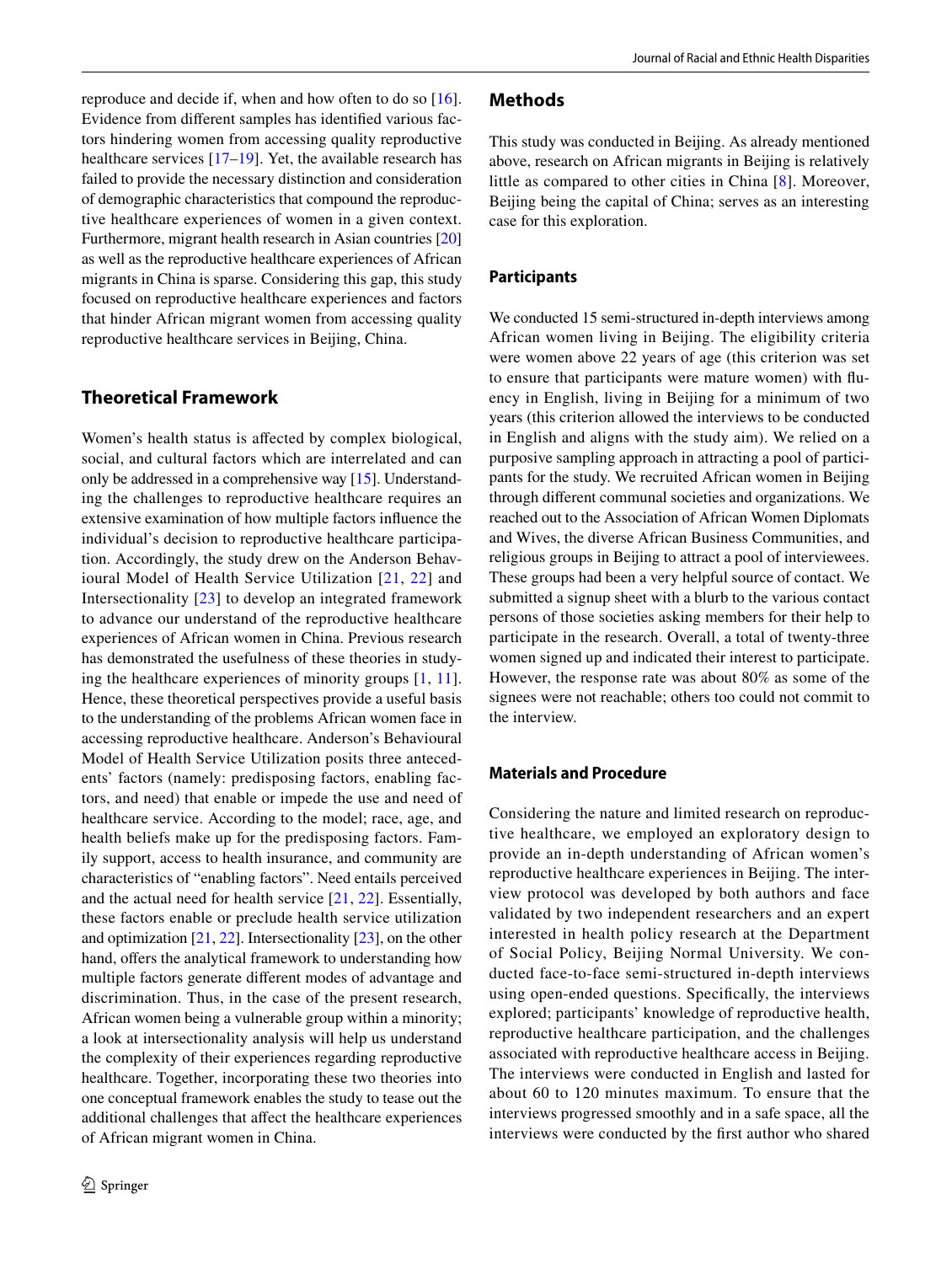the same sex with the interviewees. The interviews were conducted between the month of May and July in the year 2019 right before the COVID-19 outbreak. The interviews were conducted in places of convenience, mostly at the interviewee's residence, two interviews at a church premise and two at a hair salon. No incentive was provided for participation. All the interviews were tape-recorded and later transcribed for the analysis. We ended data collection at 15 interviews as we were having repetitive data. Moreover, the recorded data were adequate to construct a valid understanding of our research aim.

#### **Ethics**

The study protocol was approved by the institutional review board of Beijing Normal University (Ref: SP012/18/19). At the beginning of the interviews, we presented an information sheet to participants explaining the research and the possibility of publishing the results in academic journals. Consent was obtained by asking each participant to indicate their consent to participate by signing a consent document. Participation was voluntary, and confdentiality was ensured. No personal details were collected except age, nationality, and occupation. To protect the confdentiality and anonymity of participants' identities and other recognizable data, the tape recordings and transcripts from the interviews were not made available to anybody not directly involved in the study.

### **Analysis**

The data were analyzed using thematic analysis. We frst transcribed all the tape-recorded interviews and read them individually without initial coding. Upon reading the transcripts on the second round, we developed open coding with a specifc focus on the challenges and barriers pointed out by participants. We coded the barriers and challenges into categories and themes. The initial coding was cost, affordability, stressful birth registration, immigration issues, language issues, and discontentment with local healthcare services. Consequently, the themes were double coded and compared by the two authors to ensure consistency. In the end, we settled on four themes, namely; the lack of reproductive health awareness, discriminatory immigration policies, discontentment with health services, and language barrier.

#### **Results**

#### **Demographic Characteristics of Participants**

Demographic characteristics of participants (*N*=15) are presented in Table [1](#page-2-0). Participants originated from Botswana, Cameroon, Gabon, Ghana, Ivory Coast, Liberia, South Africa, Togo, Tanzanian, and Zambia. The mean age was 33.3 years with a standard deviation of 7.5. All participants reported English as their primary language of communication. The majority of the participants representing 33% (5/15) reported being wives to a diplomat.

# **Barriers to Reproductive Healthcare Among African Women**

The study explored the barriers that limit access to reproductive healthcare among African women in Beijing. Results from the interviews indicate that lack of reproductive health awareness, discriminatory immigration policy, discontentment with local health services, and language barrier were the key factors preventing African women from accessing quality reproductive healthcare services in Beijing.

#### **Lack of Reproductive Health Awareness**

One of the major issues hindering participants' access to reproductive healthcare was the lack of reproductive health awareness. It is a clear indication that cultural and societal norms that African women had been previously exposed to infuenced their reproductive healthcare participation.

<span id="page-2-0"></span>**Table 1** Demographic characteristics of participants (*N*=15)

| Participants   | Country of origin  | Age | Occupation            |
|----------------|--------------------|-----|-----------------------|
| 1              | Gabon              | 36  | Student               |
| $\overline{c}$ | Congo              | 45  | Diplomat's wife       |
| 3              | Togo               | 29  | Hairdresser           |
| 4              | Ghana              | 27  | Student               |
| 5              | Liberia            | 30  | Diplomat's wife       |
| 6              | South Africa       | 39  | <b>Business Woman</b> |
| 7              | <b>Ivory Coast</b> | 37  | Trader                |
| 8              | Ghana              | 46  | Diplomat's wife       |
| 9              | Tanzanian          | 36  | Diplomat's wife       |
| 10             | Cameroon           | 28  | <b>Businesswoman</b>  |
| 11             | Botswana           | 20  | Student               |
| 12             | Zambia             | 30  | Hair Dresser          |
| 13             | Liberia            | 24  | Student               |
| 14             | Cameroon           | 27  | Trader                |
| 15             | Togo               | 38  | Diplomat's wife       |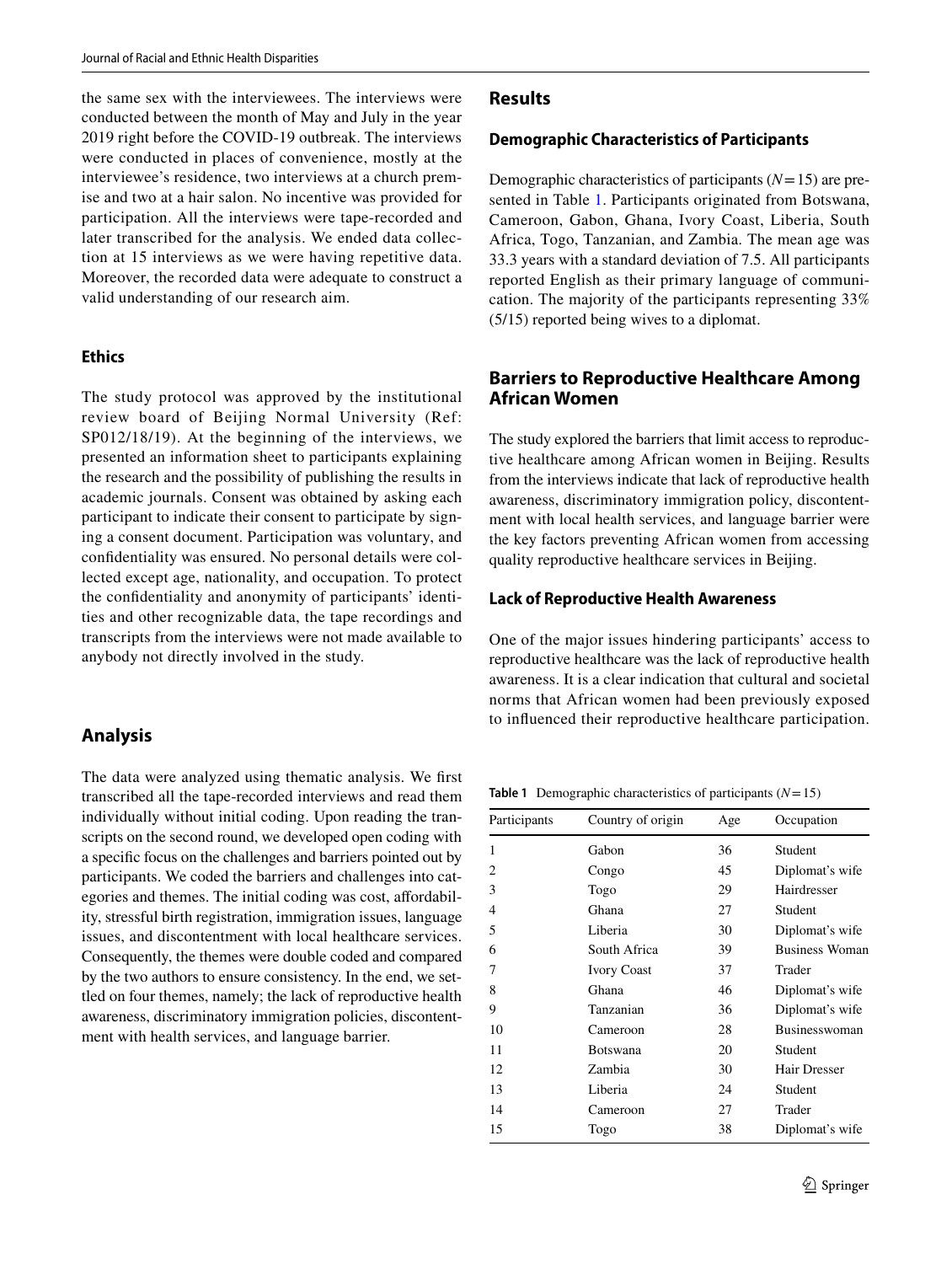Most participants outlined that reproductive healthcare is about obstetrics.

This is mostly for women…it is all about taking care of yourself very well as a woman by frequently seeing a doctor for body assessment, during, and after pregnancy. (Participant 6)

Participants also expressed that the aged woman does not need to access reproductive healthcare as they had passed pregnancy bearing age. For example, participants had this to say:

Coming from a Muslim community, it is regarded as a crime or a taboo for teachers to discuss reproductive health with students, even at the tertiary level. I remember vividly some parents had to withdraw their Children from my School while I was in Senior High School because our class teacher taught us how to take care of ourselves as adolescents. (Participant 3) I am old now, and even when I was young I was not going to the hospital specifcally for my reproductive health care unless when I get pregnant, and so even now that I have no intentions to give birth again, I don't see the essence of seeing a doctor because of that. (Participant 9)

# **Discriminatory Immigration Policies**

Other issues stemming from the institutional level emerged from the interviews. Participants outlined the difficulty associated with getting visas and birth certifcation for newborn African babies. All of the respondents admitted Chinese immigration system itself poses barriers to reproductive healthcare services. Participants 7 and 4 reported:

Chinese immigration laws are biased towards foreign women including me because when I gave birth in China, it was really difficult to secure a visa and birth certifcate for my son. I had to travel to my country to prepare a passport and other documents before coming back. After that incident, I have decided never to give birth in China…Even all my friends too. I will travel home, deliver, and come back. (Participant 4) Chinese laws are not advanced enough to separate foreign women from being treated separately as their local counterparts; I am saying this because when I was pregnant, the doctor refused to reveal the sex of my baby because it is forbidden. This is not reasonable because if our children cannot be given Chinese citizenship, then we should be treated diferently…. this phenomenon scares me from accessing reproductive healthcare in China. (Participant 7)

Responses took a different twist yet stemming from immigration policy. Issues relating to cost and fnancial constraints were reported to hinder participants' access to quality reproductive healthcare. Half of the participants outlined that discriminatory immigration policies concerning employment preclude African nationals from securing good-paying jobs to be able to afford reproductive healthcare. Participant 10 added:

I am educated but cannot secure a good-paying job in China because some of the skill sets are reserved for some nationals from western countries. A discriminatory practice, but because there are no mechanisms in place to correct it, some of us are left out of good jobs. I don't earn enough to spend on reproductive healthcare which is usually expensive. (Participant 10)

The following excerpts clearly show that financial constraints mostly springing from immigration policy on employment prevented participants from accessing reproductive healthcare services. Some participants expressed the willingness to attend international hospitals in Beijing but then again cited issues of cost and afordability as the major deterrents.

# **Discontentment with Health Services**

Another challenge reported was dissatisfaction with the local health services. The majority of participants reported that the healthcare system in Beijing was not foreigner-friendly. For example, participants cited issues with childbirth, poor communication at the hospital, and difficulty getting a visa for newborn babies. Deducing from the interviews, participants equally indicated their preference for international hospitals over local Chinese hospitals for reproductive healthcare partly because of dissatisfaction with local Chinese hospitals. Participants expressed their discontentment in this manner:

My friends complain that as foreigners, the doctors treat them as Chinese and apply Chinese regulations on them. It happens to me… Imagine doctors not willing to reveal the sex of your baby until it is born. Also, if there are any serious complications, you have to force the doctor before they disclose such information…. I found that a bit strange honestly. (Participant 12) I don't know if the doctors in Beijing are afraid to give proper treatments or what…When my friend travelled to Guangzhou, she had some problems with her womb and went for surgery there. When she returned, she needed to go back again because the hospital she was referred to here in Beijing could not treat her well. So, she went back to Guangzhou and had to spend extra money for the treatment. (Participant 4)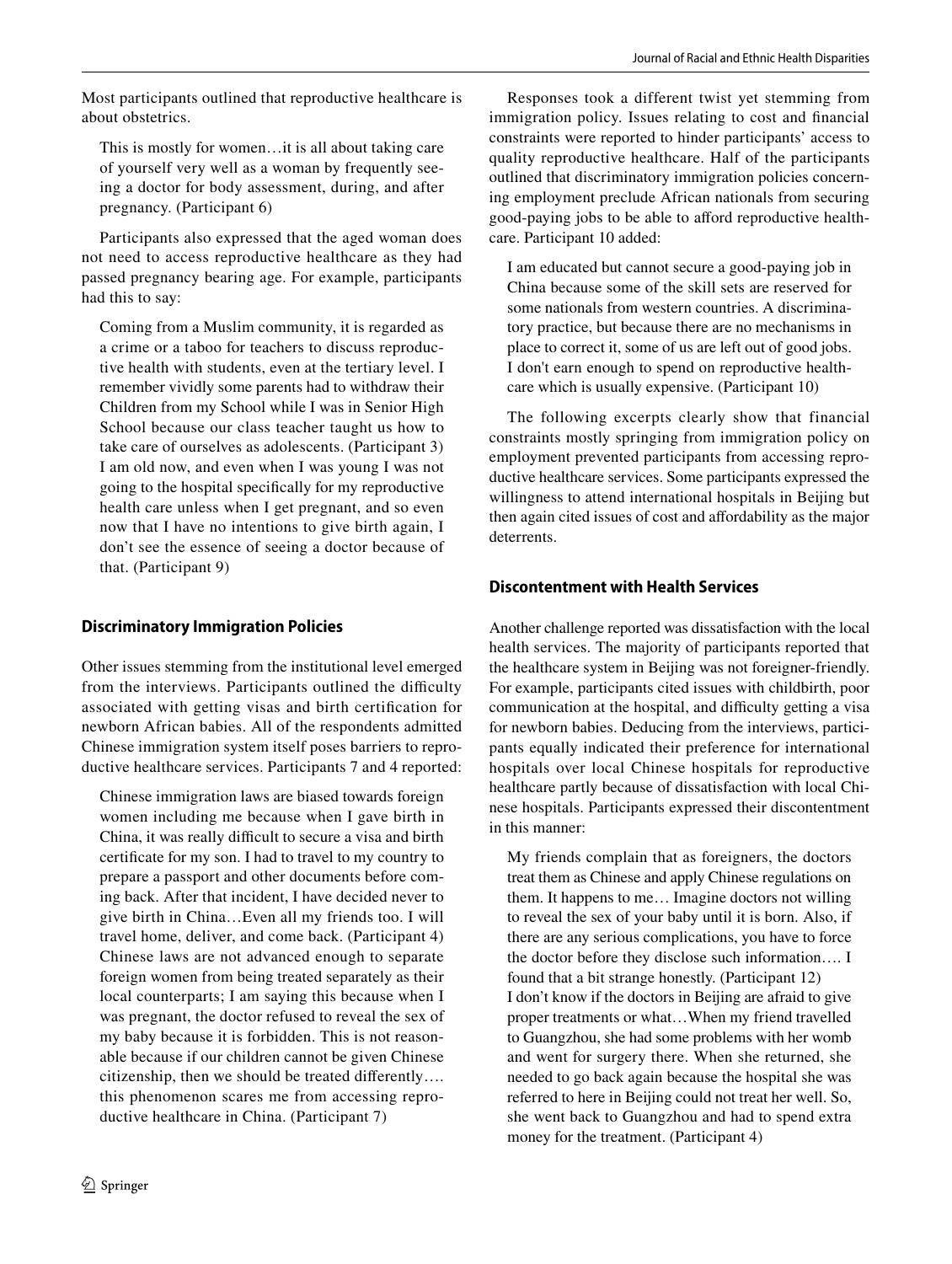#### **Language Barrier**

Language barrier was most mentioned among all participants. "Language is an obstacle in China…" Participants told. "The Chinese language is one language that is difficult for me to learn and speak…" (Participant 11). Another participant narrated: "Communication becomes a nightmare whenever I attend a Chinese hospital… I have been to the hospital where the doctor did not know what to do than to ask me to go home because we could not communicate" (Participant 2). Those who could speak and understand the language or had translators on their visits expressed some degree of satisfaction. However, a participant reported that there were instances where she observed miscommunication between the doctor and the translator. She explained:

If you can speak the language you won't have an issue visiting local hospitals. My friend recommended I went with a translator on my visit to the local hospitals…I tried that one time but at a point, I felt the doctor and the translator had some miscommunication due to their demeanour and body language. (Participant 8)

### **Discussion**

The study explored factors hindering African women's access to quality reproductive healthcare in Beijing. To our knowledge, this is one of the few studies that solely investigate reproductive healthcare experiences among African migrant women in Beijing, China. Findings indicate that lack of reproductive health awareness, discriminatory immigration policy, discontentment with local health services, and language barrier were the key challenges preventing African women from accessing quality reproductive healthcare in Beijing. Concerning intersectionality theory [[23](#page-6-18)] and Anderson Behavioural Model of Health Service Utilization [\[21,](#page-6-16) [22](#page-6-17)] fndings imply that access to reproductive healthcare is infuenced by not a single factor but rather a combination of socio-cultural, institutional, and personal factors.

Culture afects health beliefs and health literacy, which then can infuence healthcare experiences [[15](#page-6-11)]. There is a clear indication that cultural norms and health beliefs arising from participants' backgrounds, individual, and interpersonal levels underscore African women's attitudes towards reproductive healthcare participation in Beijing. This evidence aligns with Anderson's Behavioural Model of Health Service Utilization which suggests the antecedent factors which impede the use and need of healthcare services. Generally, it is believed that women who understand the importance of reproductive healthcare do prioritize access [\[15](#page-6-11)]. Thus, it is not surprising that the majority of the women interviewed had little participation in reproductive healthcare. This is problematic, as per the defnition of reproductive health by WHO; reproductive health exists at all stages of life [[16](#page-6-12)] as opposed to participants' ideological points of view that restrict reproductive health to childbearing as evidenced by the fndings.

Discrimination immigration policies present some challenges to African women in accessing reproductive healthcare. Discriminatory immigration policy reported concerning access to reproductive healthcare was related to employment restrictions on participants and difficulty in securing visas and birth certifcates for newborn babies. Issues with discrimination against Africans are not new both in academic and non-academic discourse [\[9](#page-6-5), [11](#page-6-7)]. However, our fndings concerning discrimination were not related to race or ethnicity as previous research has it. In our study, participants reported immigration status discrimination which permits discriminatory practices in employment and the regularization of immigration status of Chinese-born African babies. In particular, this issue is related to biased immigration laws in China which restrict jobs to nationals from certain countries. It is was clearly expressed that immigration policies were not friendly to Africans who do not fall within the *foreigner resident professional* category (*foreigners who enter China with valid visas due to work and talent introduction*), thereby making it difficult for African women to engage in employment to earn extra income to aford reproductive healthcare. Although on paper, China's immigration law applies to all foreign residents, most institutions do not treat Africans the same way they treat any other foreigner. There is a lack of proper characterization of the African immigrant in regularizing their status and the ability to enjoy social and economic rights in China [[24](#page-6-19)]. For example, within the current immigration law, foreigners who enter China with valid visas due to work and talent introduction are classifed as *foreigner resident professionals* who hold permits for work. Regrettably, most African immigrants do not ft this category due to their occupational profle and their precarious statutes that make them unft for this category [\[24](#page-6-19)]. On the other hand, immigration policy does not allow the smooth regularization of stay of China-born African babies. In most instances, these babies are denied the *hukou* status [\[25](#page-6-20)] and legal documentation regardless of the status of mothers. Together, these issues contribute to the challenges African women faced in accessing reproductive healthcare services in Beijing.

Results from the study indicate discontentment with reproductive healthcare services among African women in Beijing. For example, within the current Law on Health Care for Mothers and Infants in China, sex screening of fetuses is strictly forbidden. Consequently, engaging in fetal sex identifcation of an unborn baby is against the law and tantamount to arrest [[26\]](#page-6-21). This law took efect in June 1995 in the wake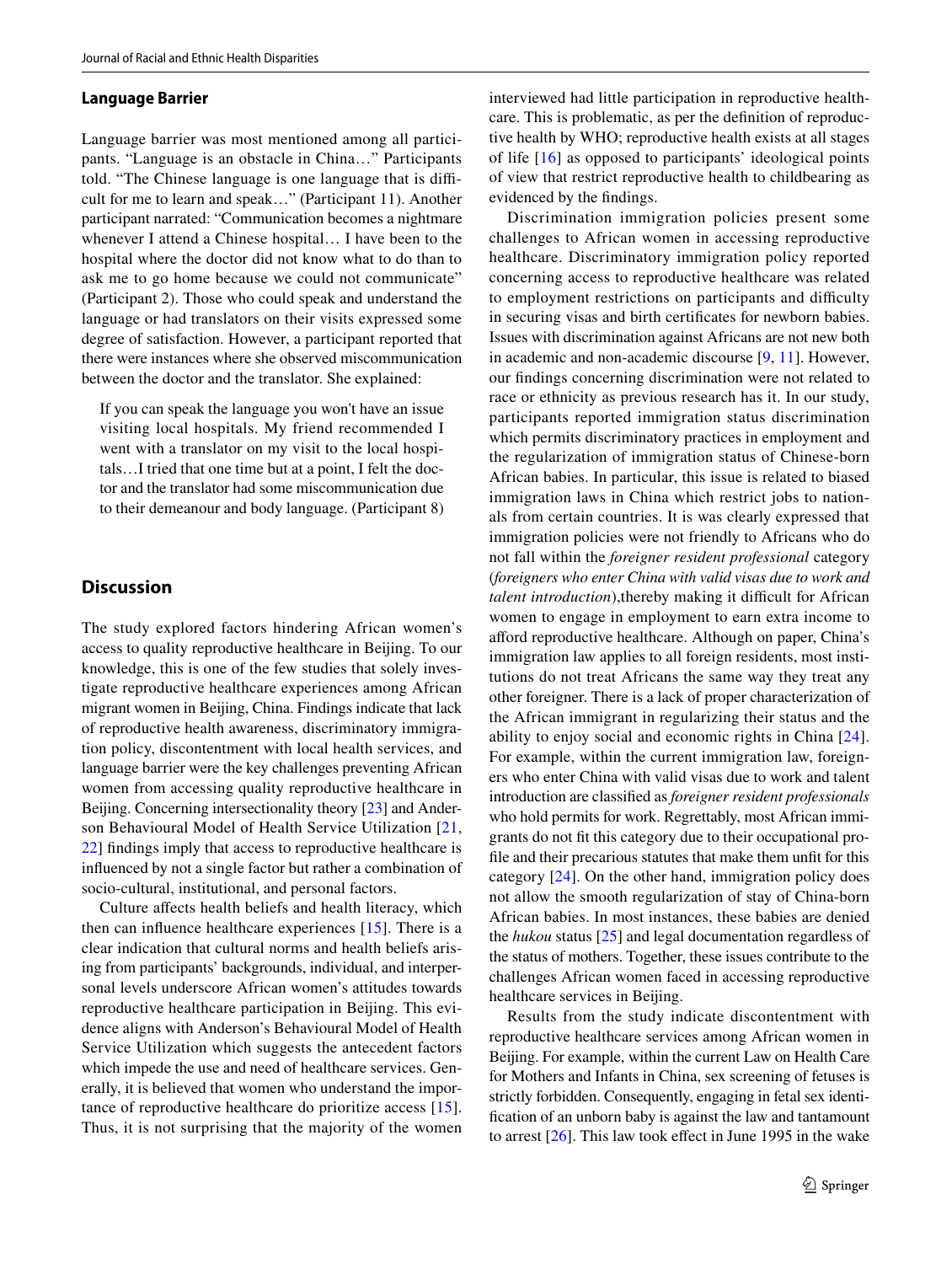of the rampant abortion as a result of the growing preference for boys over girls leading to a serious sex imbalance of newborn babies [[27](#page-6-22)]. African women contested being subjected to this law and resisted that "Chinese doctors can not apply Chinese regulations on their bodies because they are not Chinese". Unfortunately, this law does not discriminate; it applies to everyone in China and fails to consider the implication it might have on culturally diferent individuals. Extending this law to African women implies dissatisfed antenatal care and a major obstacle towards the planning and preparing for baby process. African women expressed discontentment with this law and were reluctant to access gestation services (the most familiar aspect of reproductive health among participants). In effect, this law was particularly pertinent to the barriers to reproductive healthcare among African women that were interviewed.

Findings from the study indicate that African women and Chinese healthcare providers cannot communicate. Language access is yet another challenge that African women faced in navigating accessible reproductive healthcare. In addition, we found that language barrier leads to miscommunication between Chinese medical professionals and African women. The language barrier identifed in our fndings aligns with previous studies [[1,](#page-6-0) [11,](#page-6-7) [28](#page-6-23)]. Previous research has demonstrated the association between language barrier and less satisfaction with health services between both parties. Similarly, language barrier decreases the quality of healthcare delivery and patient safety [[29,](#page-6-24) [30](#page-6-25)]. Ideally, the use of health services demands efective communication between a patient and health service provider. However, healthcare facilities are far from overcoming language barriers in healthcare despite the increasing number of migrant patients. This calls for urgent attention for Chinese healthcare facilities to keep abreast of the communication needs of their diverse patients to provide better solutions.

# **Implications and Recommendations**

In practice, we recommend that Chinese healthcare facilities offer language training for health professionals and involve professional interpreter services. Collectively, this can overcome the language barrier and better facilitate efective communication between African women and their Chinese health professionals. Again, the government of China could ease the processes involved in the acquisition of documentation such as birth certifcates for China-born African babies. Moreover, the law on sex identifcation of fetuses should be relaxed for foreigners so that they could make informed decisions and preparations before putting to bed.

Our fndings indicate illiteracy as a contributing factor hindering African women's access to quality reproductive healthcare. It is apparent that participants only taught of reproductive health as prenatal and antenatal and tended to be adamant about the regular body checks and health screening which form part of reproductive healthcare and wellbeing. Essentially, the study admonished African women to seek information on reproductive health and consider it equally as important as general health. In addition, the various diplomatic missions in Beijing could take up the responsibility to inform and educate African women to understand the delicate nature of reproductive health issues and the need for frequent body checks. In closing, our fndings underscore the importance for policymakers and health institutions to utilize these recommendations in making reproductive healthcare decisions tailored for African women and other minority women in Beijing and entire China.

# **Conclusion**

This study provides additional evidence to the expanding body of research on the challenges to healthcare access among Africans in China. Our study did so by adding a nuanced understanding of the reproductive healthcare experiences of African migrant women and highlighting the barriers these women face in accessing reproductive healthcare in Beijing, China. These challenges stem from institutional, structural, cultural, and personal factors which predispose African women from accessing quality reproductive healthcare. To ameliorate these challenges, there is the need for the implementation of integrated, secure, and equitable policies, and healthcare services tailored to the reproductive healthcare needs of the African migrant woman in China.

Despite this contribution, the study has some limitations. First, fndings from this study are limited to African migrant women in Beijing owing to the study's purposive and convenience sampling approach. Second, although data reached saturation at 15 interviews, the methodological approach which requires a smaller sample size prevents us from drawing a defnite conclusion. Hence, future research should adopt a robust methodology to investigate such conventions.

**Author Contribution** The frst author conceptualized, designed the work, and did the data collection. Both authors did the analysis and interpretation. The second author prepared the manuscript for submission. Both authors have critically reviewed and approved the submission of this manuscript.

#### **Declarations**

**Ethics Approval** The study protocol was reviewed and approved by the institutional review board of Beijing Normal University. (Ref: SP012/18/19).

**Consent to Participate** In the beginning of the interviews, we presented an information sheet to participants explaining the research and the